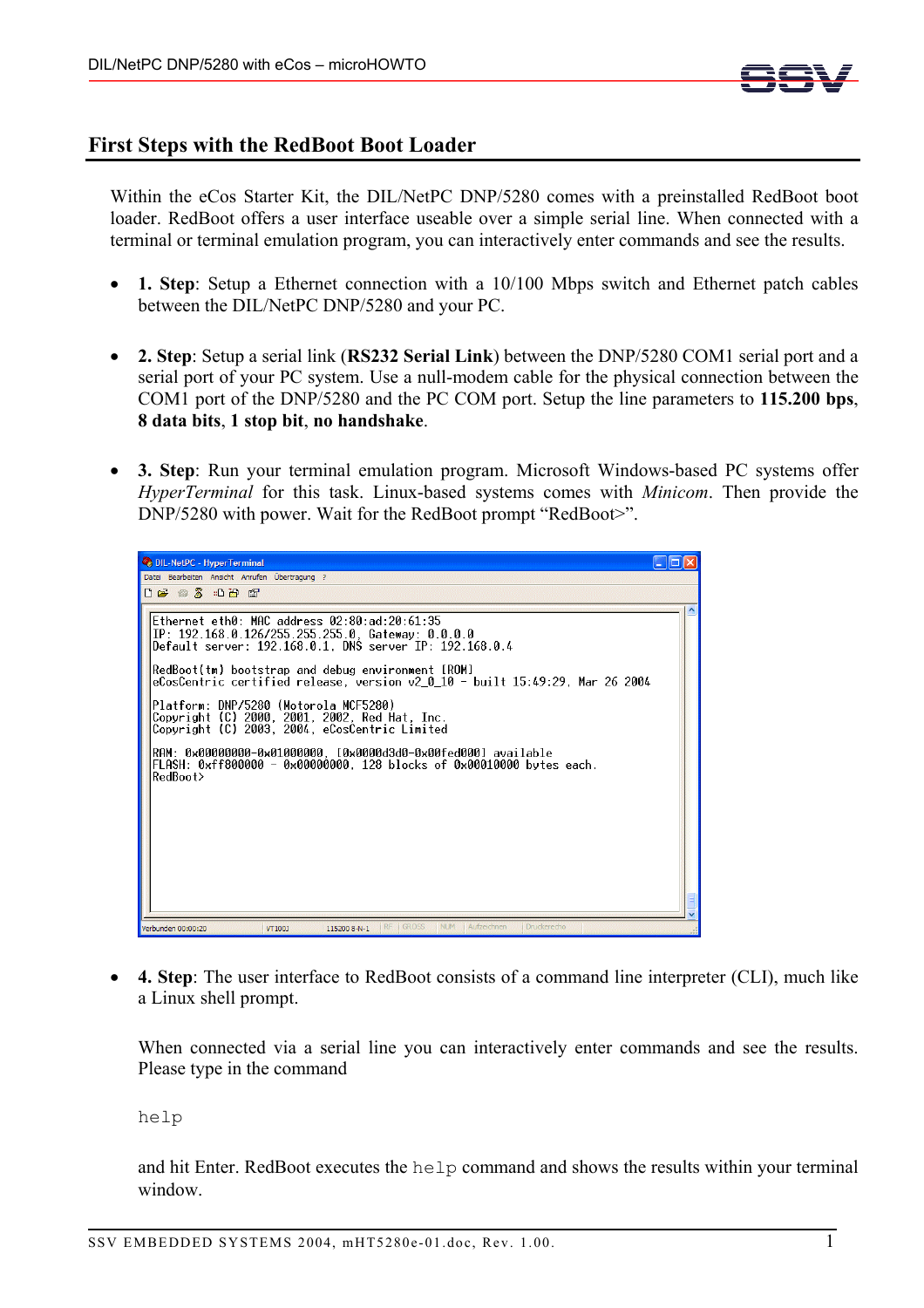

• **5. Step**: The RedBoot help command shows the available commands and the syntax of this commands.

| Command    | <b>Function</b>                                                  |
|------------|------------------------------------------------------------------|
| alias      | Manage aliases kept in FLASH memory                              |
| baudrate   | Set/Query the system console baud rate                           |
| cache      | Manage machine caches                                            |
| channel    | Display/switch console channel                                   |
| cksum      | Compute a 32bit checksum [POSIX algorithm] for a range of memory |
| dump       | Display (hex dump) a range of memory                             |
| fis        | Manage FLASH images                                              |
| fconfig    | Manage configuration kept in FLASH memory                        |
| go         | Execute code at a location                                       |
| help       | Help about help?                                                 |
| history    | Display command history                                          |
| ip address | Set/change IP addresses                                          |
| load       | Load a file                                                      |
| mcmp       | Compare two blocks of memory                                     |
| mcopy      | Copy memory from one address to another                          |
| mfill      | Fill a block of memory with a pattern                            |
| ping       | Network connectivity test                                        |
| reset      | Reset the system                                                 |
| version    | Display RedBoot version information                              |
| X          | Display (hex dump) a range of memory                             |

• **6. Step**: Check the Ethernet connection between the DIL/NetPC DNP/5280 and your PC. Use the RedBoot ping command for this task. Please enter the following command:

ping –v –n 5 –h 192.168.0.1

SSV EMBEDDED SYSTEMS 2004, mHT5280e-01.doc, Rev. 1.00.